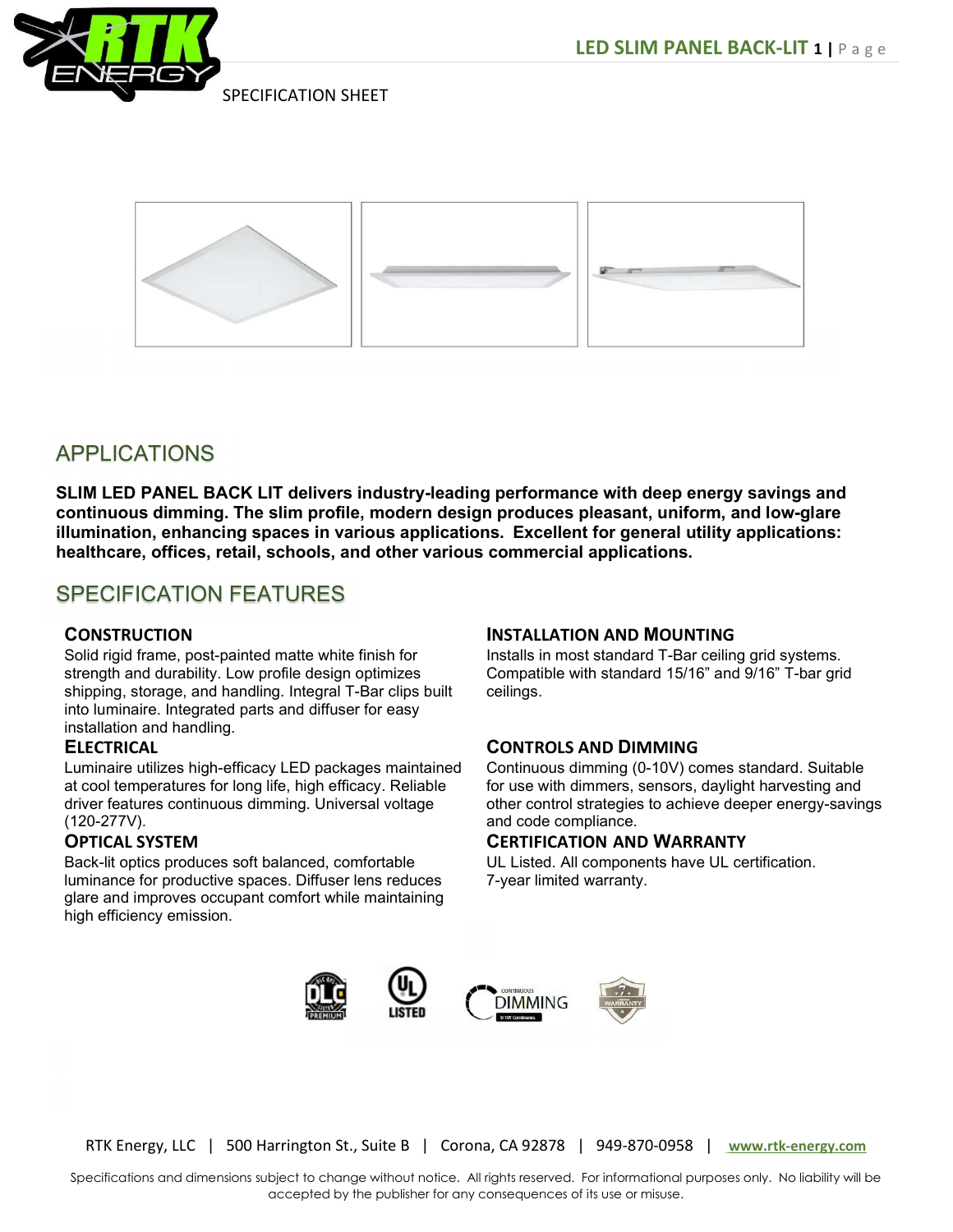### Ordering Example: rAO-24SPBL-36-40-DIM

| <b>FORM FACTOR</b> | <b>WATTAGE</b>            | <b>CCT</b> | <b>VOLTAGE</b>   | <b>DIMMING</b>                                     | *EMERGENCY BACKUP                     |
|--------------------|---------------------------|------------|------------------|----------------------------------------------------|---------------------------------------|
| $22$ SPBL= $2x2$   | 2x2 Fixture<br>28=28 Watt | 40=4000K   | [Blank]=120-277V | $DIM=0-10V$<br><b>Continuous</b><br><b>Dimming</b> | [Blank]=No Emergency<br><b>Backup</b> |
| $24$ SPBL= $2x4$   | 2x4 Fixture               | 50=5000K   |                  |                                                    | EM07=700lm                            |
|                    | 36=36 Watt                |            |                  |                                                    |                                       |
|                    |                           |            |                  |                                                    | EM14=1400lm                           |
|                    |                           |            |                  |                                                    | EM20=2000lm                           |
|                    |                           |            |                  |                                                    |                                       |

#### Product Series: rAO = Slim Panel Back Lit

\* OPTIONAL: EMERGENGY BACKUP

# TECHNICAL PARAMETERS

| <b>Fixture</b>               | rAO-22SPBL-28-XX-DIM                |         | rAO-24SPBL-36-XX-DIM |         |  |  |
|------------------------------|-------------------------------------|---------|----------------------|---------|--|--|
| Input Voltage (AC)           | 120-277V                            |         | 120-277V             |         |  |  |
| <b>Input Frequency</b>       | 50/60 Hz                            |         | 50/60 Hz             |         |  |  |
| <b>Rated Wattage</b>         | 28W                                 |         | 36W                  |         |  |  |
| <b>Delivered Lumens</b>      | 3.528lm                             | 3,556lm | 4.536lm              | 4,572lm |  |  |
| <b>Efficacy</b>              | 126lm/W                             | 127lm/W | 126lm/W              | 127lm/W |  |  |
| CCT <sup>1</sup>             | 4000K                               | 5000K   | 4000K                | 5000K   |  |  |
| <b>CRI</b>                   | $83+$ , R $9 > 0$                   |         |                      |         |  |  |
| Lifespan (Hours)             | 75.000                              |         |                      |         |  |  |
| <b>Power Factor</b>          | > 0.9                               |         |                      |         |  |  |
| <b>THD</b>                   | < 20%                               |         |                      |         |  |  |
| <b>Dimming</b>               | 0-10V Continuous (10-100%)          |         |                      |         |  |  |
| <b>Operating Temperature</b> | -20 $^{\circ}$ C to 50 $^{\circ}$ C |         |                      |         |  |  |

### MOUNTING INFORMATION





Lay-in (Standard)

Concealed

Fits 9/16, 15/16 and SS T-bar grid.

Flange kit available upon request



RTK Energy, LLC | 500 Harrington St., Suite B | Corona, CA 92878 | 949-870-0958 | www.rtk-energy.com

Specifications and dimensions subject to change without notice. All rights reserved. For informational purposes only. No liability will be accepted by the publisher for any consequences of its use or misuse.